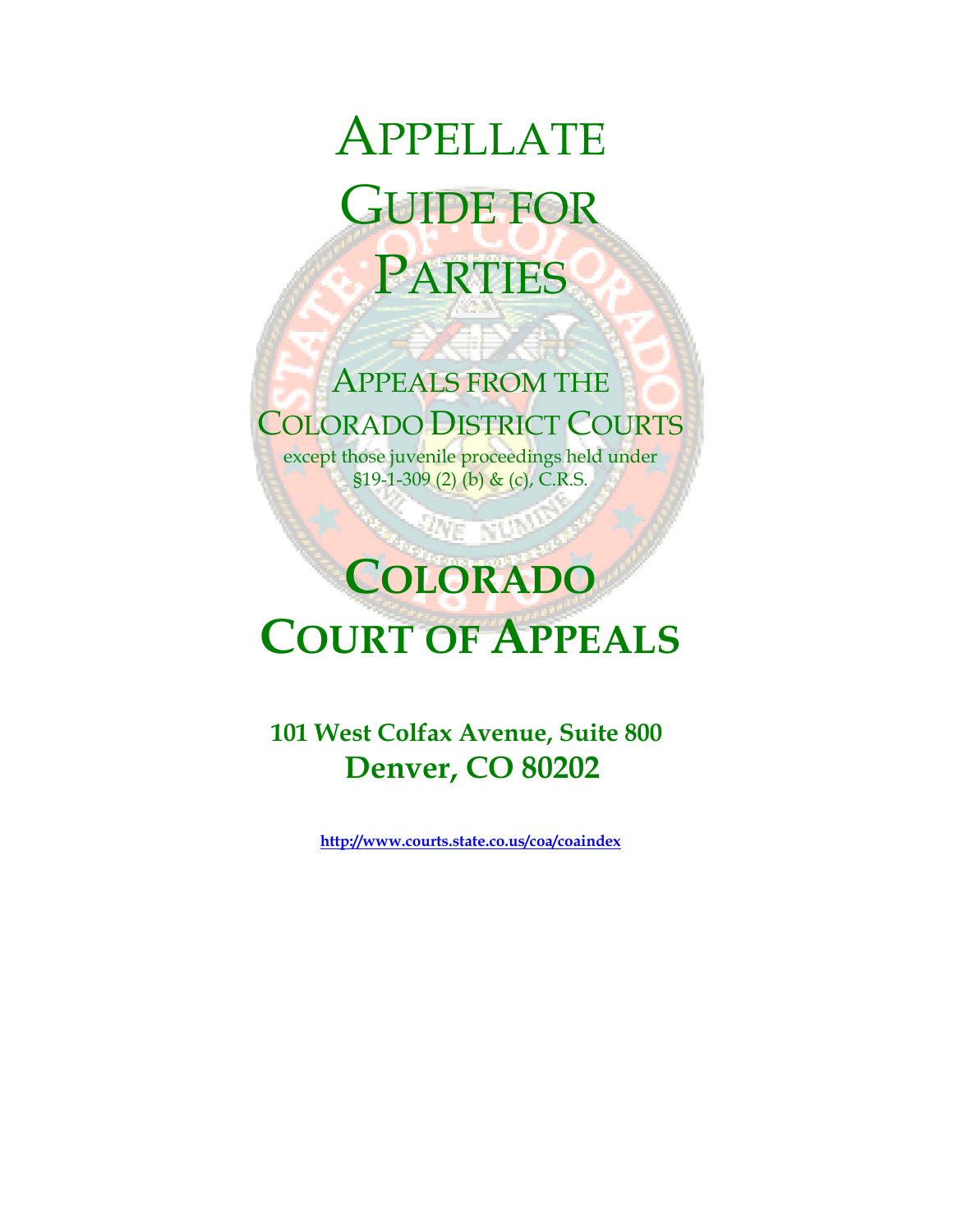*This document is distributed as a public service and is not intended to be an authoritative reference. Parties to an appeal should always refer to the Colorado Appellate Rules (C.A.R.), the Colorado Revised Statutes (C.R.S.) or other authoritative sources, or consult with an attorney, whenever additional clarification is necessary.* 

*Employees of the Colorado Court of Appeals, Colorado Supreme Court and the Colorado District & County Courts are not permitted to provide legal advice to any party.*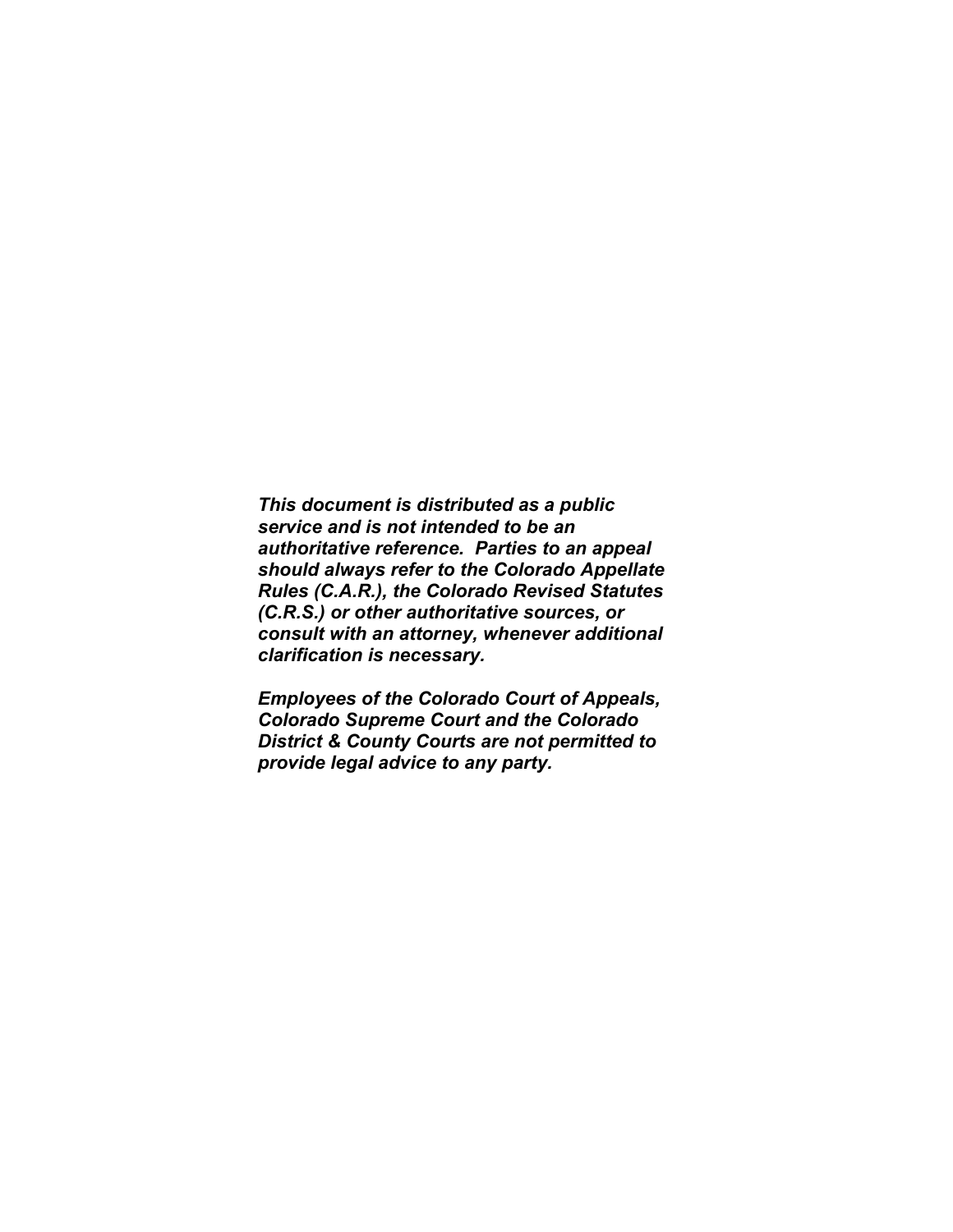- **1) Notice of Appeal** *(Original plus 5 copies filed with the Court of Appeals, an advisory copy filed in the district court, and copies mailed to all parties to the case in the district court or their lawyers.)* 
	- A Must be filed in the Court of Appeals within (45) days after entry of judgment in the district court. C.A.R.  $4.1$ <sup>-1</sup>
	- B Original plus 5 copies filed in the Court of Appeals. Advisory copy filed in the district court and mailed to each of the parties or counsel. C.A.R. 3(a) and (i)
	- C Filing fee due with Notice of Appeal. Filing fee will not be waived unless an *In Forma Pauperis* (IFP) order was issued in the district court. A copy should be attached to the Notice of Appeal.
	- D Mandatory Contents of Notice of Appeal: See C.A.R. 3 (d) for additional specific contents.
		- 1) District Court Case Number
		- 2) Name of party(s) initiating the appeal, and complete addresses. If *pro se*, (representing yourself), give your full name, address and telephone number.
		- 3) Identify counsel for all other parties, including addresses.
		- 4) Original Signature
		- *5)* Certificate of Service *(Your statement that a complete copy has been mailed to each of the parties, including the district court - list names, addresses and date mailed)*
		- 6) Attach a complete copy of the final order being appealed and include a brief description of the nature of the case, (not to exceed one page), the order being appealed, and the reason for the appeal of the order.

<sup>07/2005</sup>   $\frac{1}{1}$  C.A.R. is the abbreviation for the Colorado Appellate Rules – Found in the Colorado Revised Statutes, Volume 12, Chapter 32. C.R.S is the abbreviation for the Colorado Revised Statutes.

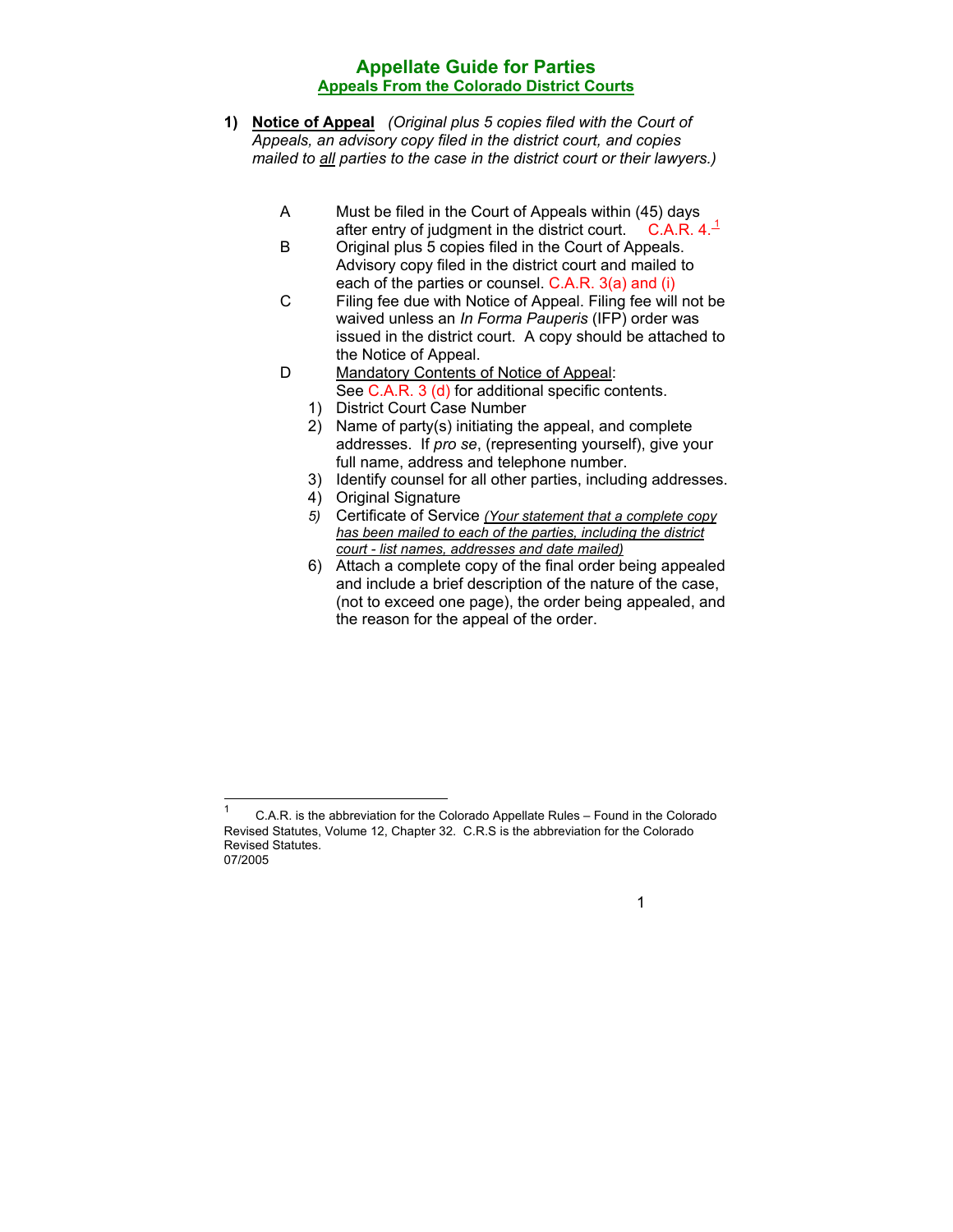**2) Notice of Cross-Appeal** C.A.R. 3(h) and 12

*A cross-appeal refers to an additional appeal filed by the other parties to the district court case after the original notice of appeal has already been filed.* 

- A Due within (14) days of the original Notice of Appeal OR (45) days from date of judgment in district court.
- B Filing fee due with Notice of Cross-Appeal. Filing fee will not be waived unless an *In Forma Pauperis* (IFP) order was issued in the district court. A copy should be attached to the Notice of Cross-Appeal.
- C Original plus (5) copies filed in the Court of Appeals. Advisory copy filed in the district court and mailed to each of the parties or counsel. C.A.R. 3(a) and (i)
- **3) Appellee's Docket Fee** Due at time of appellee's first filing and entry of appearance. C.A.R. 12
- **4) In Forma Pauperis** *(exemption from paying certain fees due to indigence, or financial inability to pay)*
	- A Motion filed in district court to proceed *in forma pauperis* Motion must contain:
		- (1) Affidavit showing inability to pay fees or to give security. A sample affidavit is included in CJD 98-01
		- (2) A belief that you are entitled to redress, and
		- (3) A statement of the issues you will present on appeal
	- B If the district court:
		- (1) grants your IFP motion, you may proceed without further application to the appellate court and without payment of the filing fee; but you must provide a copy of the order to the appellate court.
		- (2) denies your IFP motion, you will be responsible for paying the filing fee. The district court shall state the reasons for denial in its order.

09/2010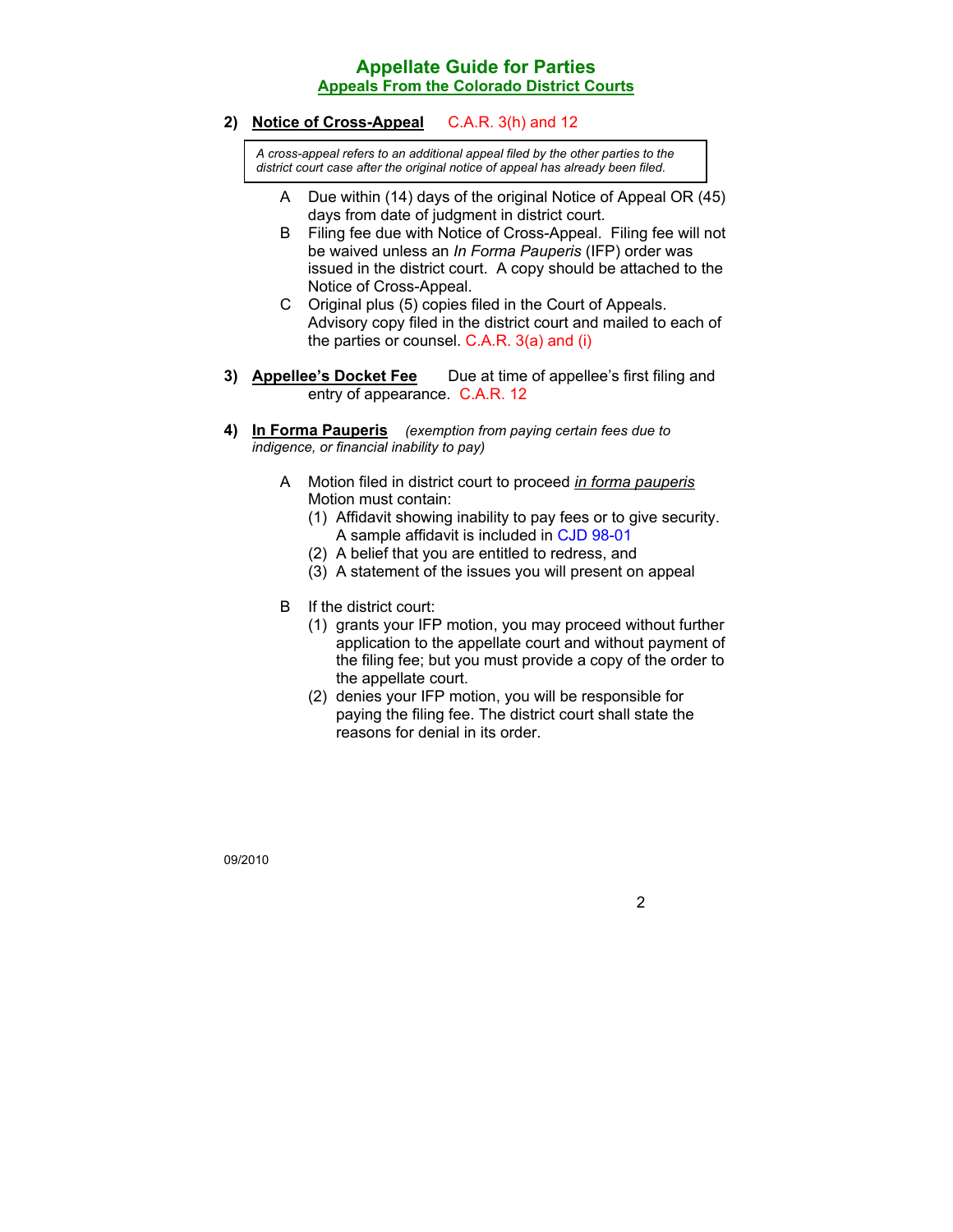- **5) Record on Appeal** (All exhibits requested must be listed on the Designation of Record, which identifies specific portions of the district file that are relevant to the appeal) C.A.R. 10
	- A Designation of Record is due 10 days after Notice of Appeal
		- (1) Must be filed in the Court of Appeals and in district court.
		- (2) Designation of transcripts must include hearing/trial date and the name of the court reporter(s).
		- (3) Designation must specify all trial court documents, exhibits and transcripts to be included.
		- (4) The Designation of Record must be served on all named court reporters;
			- (a) Court reporters must provide an estimate of the total pages, cost and completion date within 14 days.
			- (b) Designating party shall pay the estimated cost to the reporter within 20 days.

*Note: An effective way to designate the record is to use the district court register of actions to identify those pleadings or transcripts to include in the record on appeal. The*  register of actions can be used by both the parties to ensure that all desired documents are *listed in the filed Designation of Record document and ultimately included in the record. The parties should be aware of limitations on including exhibits in the record on appeal. Chief Justice Directive 85-09 prohibits inclusion of "dangerous instrumentalities" such as weapons and drugs. Also, oversized exhibits will not be sent unless requested by the appellate court.* 

*If a party wants an oversized exhibit included in the record, the party should file a motion in the appellate court explaining why the exhibit is necessary. Typically, the Court of Appeals will defer arrangements for viewing oversized exhibits to the panel of judges assigned to decide the merits of the appeal.*

- B Record on appeal is due within 90 days after filing the Notice of Appeal C.A.R. 11(a)
	- (1) It's the appellant's responsibility to ensure timely filing
	- (2) The Court of Appeals will issue a notice of filing record including a briefing schedule.
	- (3) Motions for Extensions of time to file the record; (a) must be filed by appellant on or before due date,
		- (b) must demonstrate good cause, and
		- (c) must include a supporting affidavit from the court reporter or district court clerk.
		- (d) See Section 6 below for additional requirements pertaining to motions.

09/2010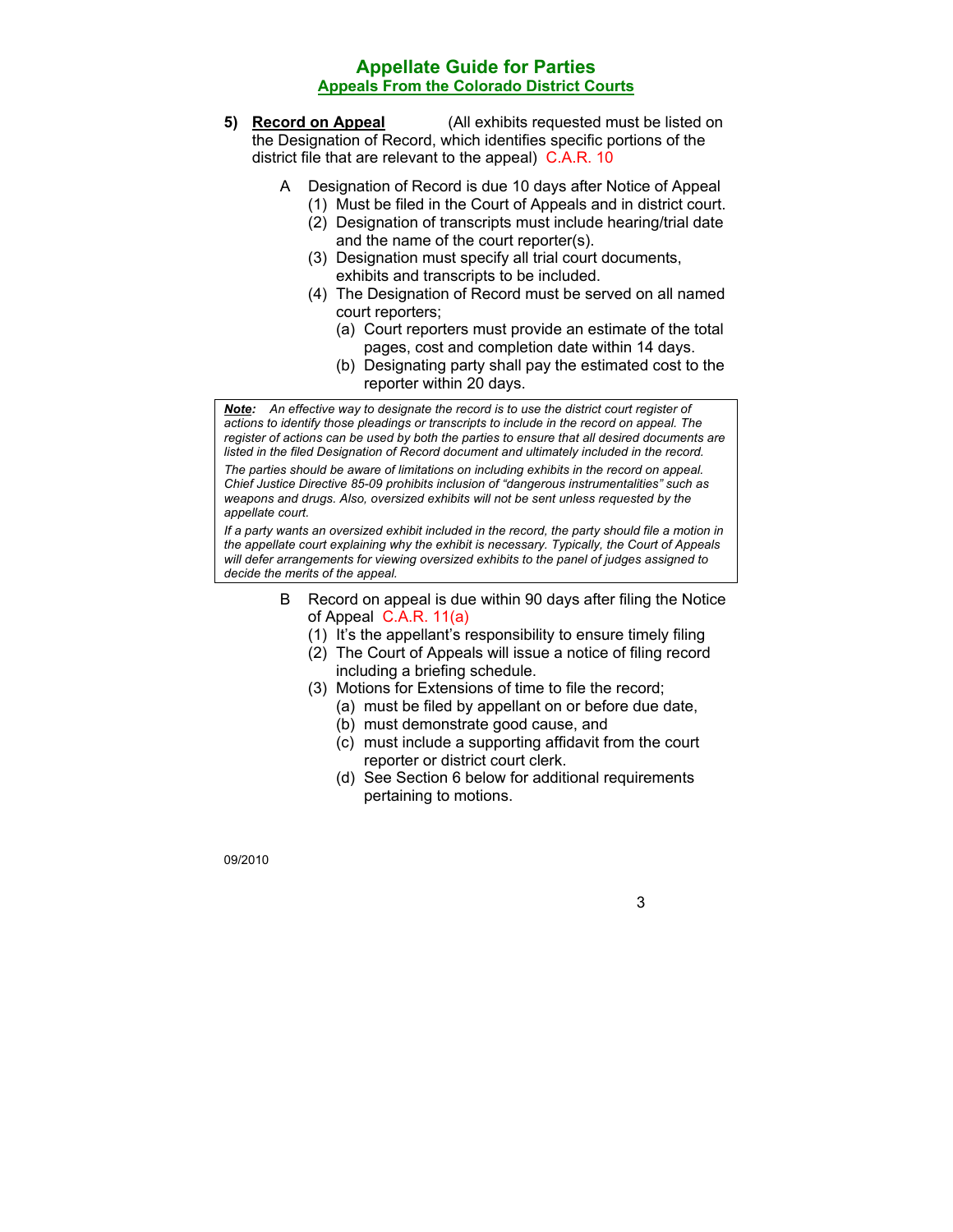#### **6) Motions**

*Note: Before filing a motion, consider whether the specific relief or action requested should be sought first in the district court. Certain types of motions (request for IFP status, transcripts at state expense, etc.) must be filed in the district court.* 

- A Formatting requirements are listed in C.A.R. 32
- B According to C.A.R. 27 an original plus 5 copies must be filed in the Court of Appeals. However, as a practical matter,
	- (1) In the Court of Appeals, the policy for motions filed prior to close of briefing requires filing only an original. In the Court of Appeals, you must file an original plus five (5) copies for any motion filed after briefing is completed.
	- (2) The policy described in #1 above does not apply to the Supreme Court.
	- (3) Motions for extension of time must demonstrate good cause C.A.R. 26(b)
	- (4) The court may or may not be defer ruling on a motion to allow a response from other parties. C.A.R. 27(a) & (b)
	- (5) All motions must be signed and include a proper certificate of service.
- **7) Briefs** *(A briefing schedule, detailing when opening briefs are due, will be sent to all parties after the record has been filed in the Court of Appeals.)*
	- A Original and five (5) copies required C.A.R. 31(c)
	- B Contents of brief: See C.A.R. 28(a)
		- (1) Table of contents with page references,
		- (2) Table of cases, statutes & authorities with page references,
		- (3) Statement of issues,
		- (4) Statement of the case,
		- (5) Legal arguments, preceded by a summary of the arguments, and

4

(6) Conclusion.

09/2010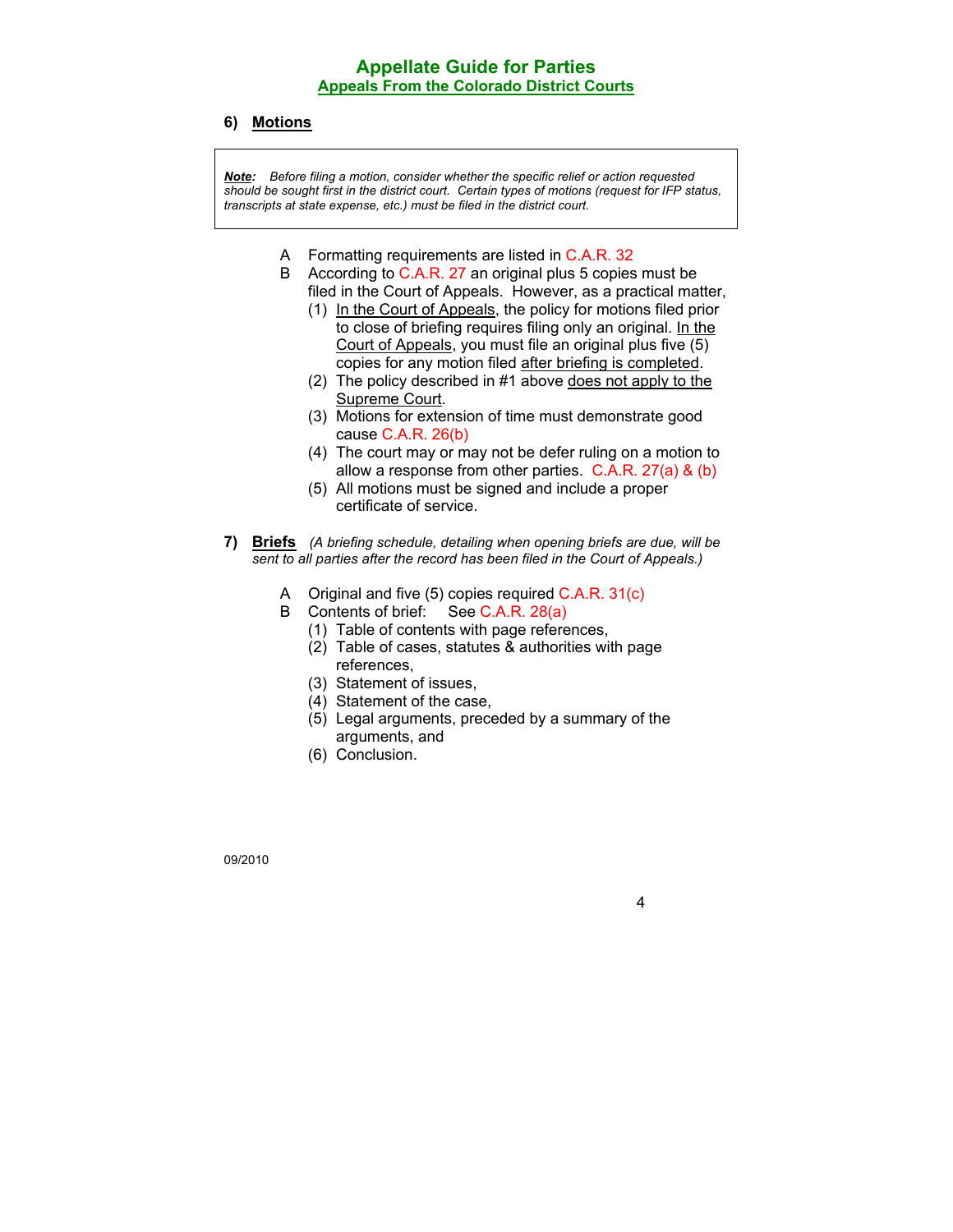#### **7) Briefs …** *continued*

C Briefing schedule and page limits: C.A.R. 28

| <b>TYPE</b>          | <b>SIZE LIMIT</b>          | <b>DUE DATE</b>                          |
|----------------------|----------------------------|------------------------------------------|
| <b>Opening Brief</b> | 30 pages or<br>9,500 words | 40 days after record<br>is filed         |
| <b>Answer Brief</b>  | 30 pages or<br>9,500 words | 30 days after opening<br>brief is served |
| <b>Reply Brief</b>   | 18 pages or<br>5,700 words | 14 days after answer<br>brief is served  |

Refer to C.A.R. 28(h) for briefing schedule for cases involving cross-appeals.

- D Verify that all referenced attachments are included.
- E Formatting requirements are listed in C.A.R. 32
- F Must include original signature and certificate of service

#### **8) Oral Argument**

- A May be requested in a separate motion within ten (10) days of filing reply brief, or reply brief due date if none is filed, C.A.R. 34(b)(2) The court may deny oral argument.
- B Request to reschedule oral argument must be made within seven (7) days of the date a notice of setting is issued.

#### **9) Decision in Appeal**

- A Issuance of Opinion or Dismissal is the entry of judgment.
- B Optional Petition for Rehearing may be filed within 14 days from date of judgment C.A.R. 40(a)
	- 1) Original plus five (5) copies C.A.R. 40(b) & C.A.R. 31(a)
	- 2) List judges on cover page  $C.A.R. 40(b)$
	- 3) Maximum six (6) pages C.A.R. 40(b)

09/2010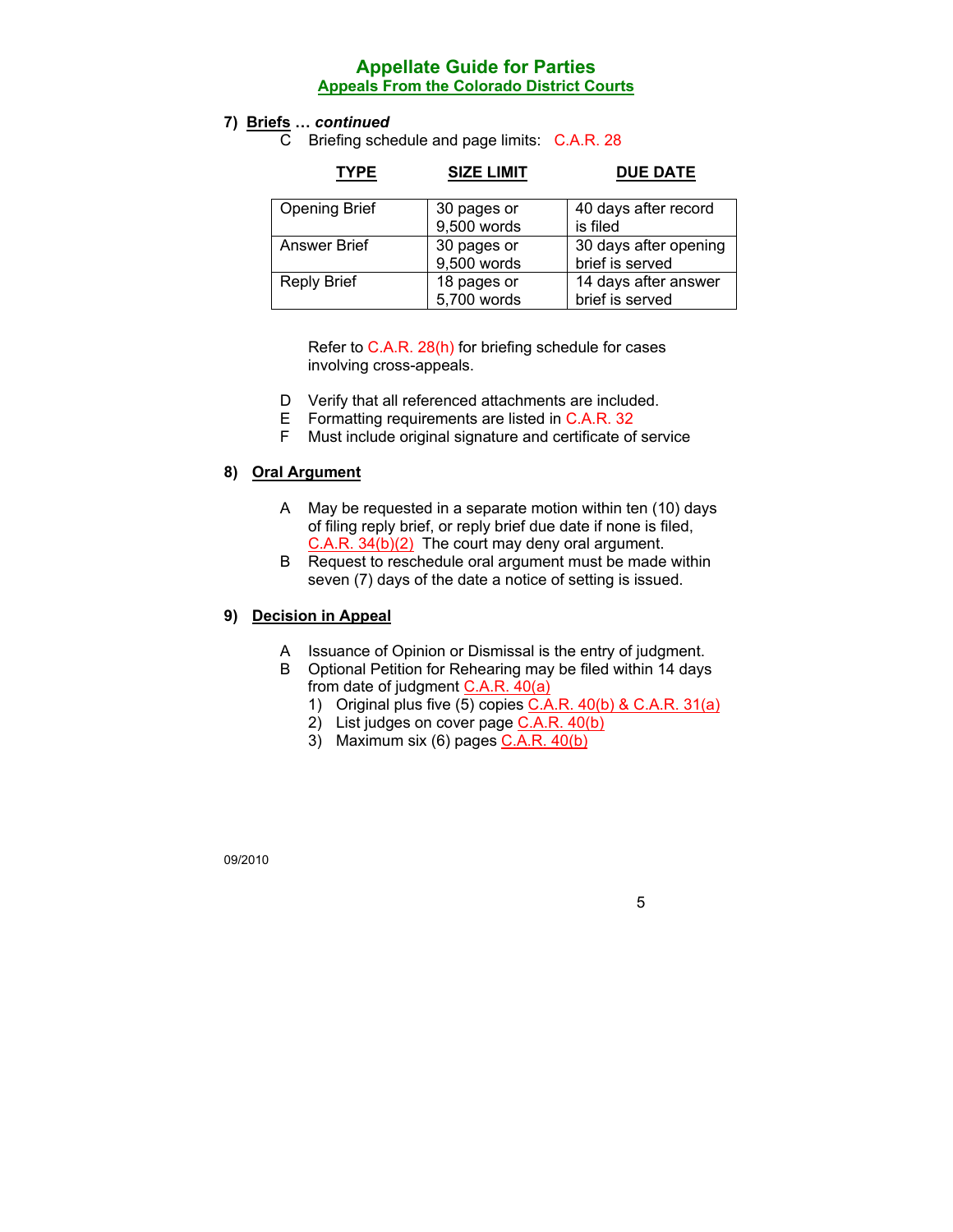#### **10) Petition for Writ of** *Certiorari*

Per C.A.R. 52(b)(3), petition must be filed with the Clerk of Supreme Court within thirty (30) days of:

- A Date Petition for rehearing was denied in Court of Appeals, if one was filed,
	- or
- B Expiration of the due date to file a petition for rehearing,
	- 1) Original plus ten (10) copies C.A.R. 51(a)
	- 2) Limited to twelve (12) pages in length

#### **GLOSSARY OF TERMS:**

| <b>Appellant:</b> | The party who takes an appeal from district<br>court to the Court of Appeals; the party filing the<br>appeal.                                                                                                                                                                                                                                                                                         |
|-------------------|-------------------------------------------------------------------------------------------------------------------------------------------------------------------------------------------------------------------------------------------------------------------------------------------------------------------------------------------------------------------------------------------------------|
| <b>Appellee:</b>  | The parties in a cause against whom an appeal<br>is taken.                                                                                                                                                                                                                                                                                                                                            |
| <b>Brief:</b>     | A document summarizing the basis for the<br>argument of the parties to an appeal. The<br>opening brief is filed by the appellant and lists<br>the legal basis for the appeal; an optional<br>answer brief may be filed by the appellee(s). An<br>optional reply brief may be filed by appellant in<br>response to the answer brief. Only the opening<br>brief is mandatory for the appeal to proceed. |
| C.A.R.            | Abbreviation for the Colorado Appellate Rules.<br>The rules outline the procedures for filing,<br>reviewing and resolving appellate cases. The<br>rules are published in the Colorado Revised<br>Statutes, Volume 12, Chapter 32 and can be<br>found in most public libraries or on the Internet<br>at: http://www.courts.state.co.us/supct/rules/rulesindex.htm                                      |
| C.R.S.            | Abbreviation for the Colorado Revised Statutes<br>or the state laws. Published volumes can be<br>found in most public libraries or on the Internet<br>at: http://www.courts.state.co.us/supct/rules/rulesindex.htm                                                                                                                                                                                    |

09/2010